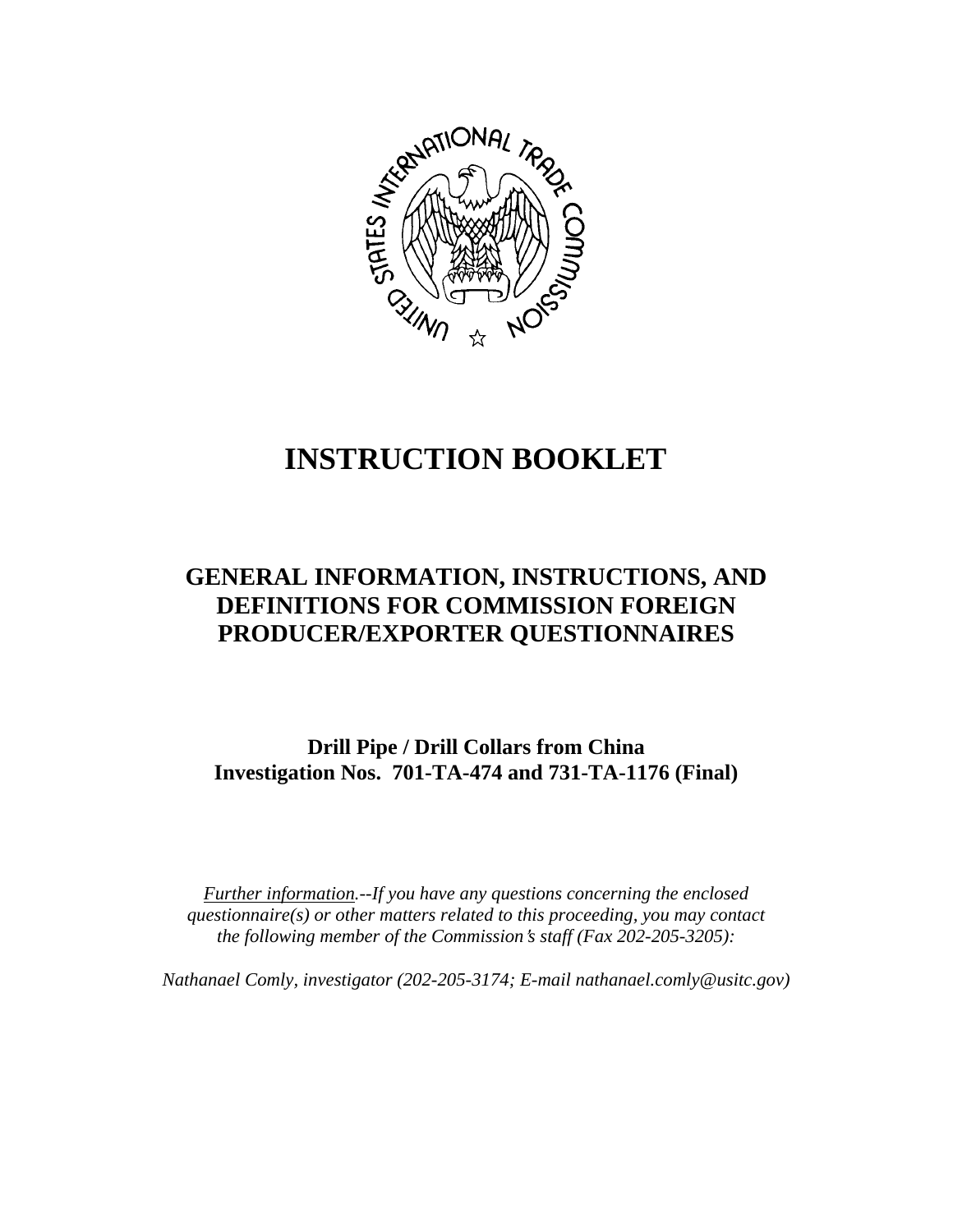## **GENERAL INFORMATION**

**Background.**-- This proceeding was instituted in response to a petition filed effective December 31, 2009, by VAM Drilling USA Inc., Houston, TX; Rotary Drilling Tools, Beasley, TX; Texas Steel Conversions, Inc., Houston, TX; TMK IPSCO, Downers Grove, IL; and the United Steel, Paper and Forestry, Rubber, Manufacturing, Energy, Allied Industrial and Service Workers International Union, AFL-CIO-CLC, Pittsburgh, PA. Countervailing and/or antidumping duties may be assessed on the subject imports as a result of this proceeding if the Commission makes an affirmative determination of injury, threat, or material retardation, and if the U.S. Department of Commerce makes an affirmative determination of subsidization and/or dumping.

Questionnaires and other information pertinent to this proceeding are available at **http://www.usitc.gov/trade\_remedy/731\_ad\_701\_cvd/investigations/2010/drill\_pipe\_from\_c hina/finalphase.htm**. Address all correspondence to the United States International Trade Commission, Washington, DC 20436. Hearing-impaired individuals can obtain information regarding this proceeding via the Commission's TDD terminal (202-205-1810).

*Due date of questionnaire(s)*.--Return the completed questionnaire(s) to the United States International Trade Commission by no later than **October 15, 2010**. Please make sure the completed questionnaire is sent to the attention of Nathanael Comly. **Return only one copy of the completed questionnaire(s), but please keep a copy for your records so that you can refer to it if the Commission staff contacts you with any questions during the course of theis proceeding.**

*Service of questionnaire response(s)*.--In the event that your firm is a party to this proceeding, you are required to serve a copy of the questionnaire(s), once completed, on parties to the proceeding that are subject to administrative protective order (see 19 CFR  $\S 207.7$ ). A list of such parties is maintained by the Commission's Secretary and may be obtained by calling 202-205-1803. A certificate of service must accompany the copy of the completed questionnaire(s) you submit (see 19 CFR § 207.7).

*Confidentiality*.--The commercial and financial data furnished in response to the enclosed questionnaire(s) that reveal the individual operations of your firm will be treated as confidential by the Commission to the extent that such data are not otherwise available to the public and will not be disclosed except as may be required by law (see 19 U.S.C. § 1677f). Such confidential information will not be published in a manner that will reveal the individual operations of your firm; however, nonnumerical characterizations of numerical business proprietary information (such as discussion of trends) will be treated as confidential business information only at the request of the submitter for good cause shown.

*Verification***.--The information submitted in the enclosed questionnaire(s) is subject to audit and verification by the Commission. To facilitate possible verification of data, please keep all your workpapers and supporting documents used in the preparation of the questionnaire response(s).**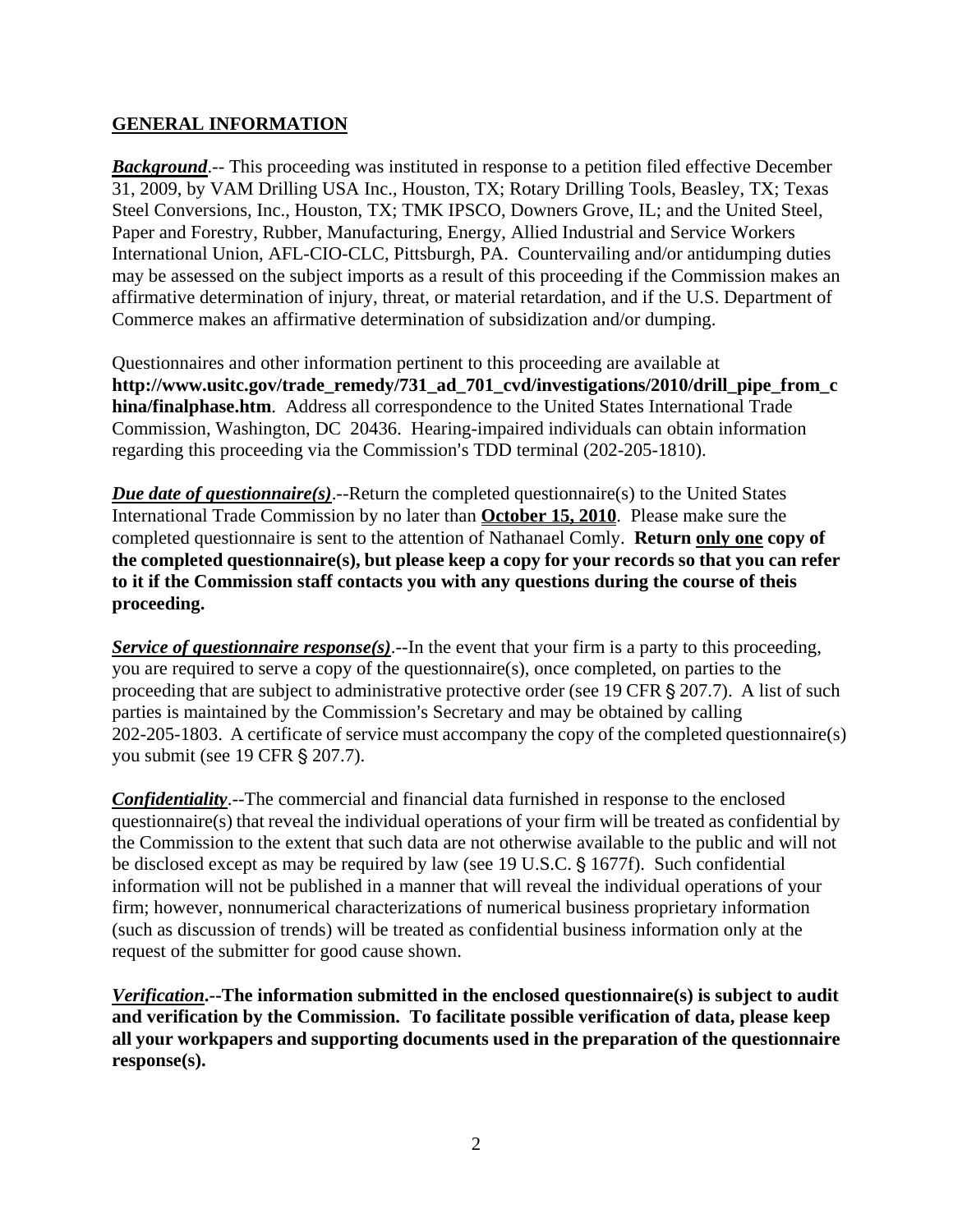# **GENERAL INFORMATION--***Continued*

*Release of information*.--The information provided by your firm in response to the questionnaire(s), as well as any other business proprietary information submitted by your firm to the Commission in connection with this proceeding, may become subject to, and released under, the administrative protective order provisions of the Tariff Act of 1930 (19 U.S.C.  $\frac{1}{2}$  1677f) and section 207.7 of the Commission's Rules of Practice and Procedure (19 CFR  $\S$  207.7). This means that certain lawyers and other authorized individuals may temporarily be given access to the information for use in connection with this proceeding or other import-injury proceedings conducted by the Commission on the same or similar merchandise; those individuals would be subject to severe penalties if the information were divulged to unauthorized individuals.

# **INSTRUCTIONS**

*Answer all questions*.--Do not leave any question or section blank unless a questionnaire expressly directs you to skip over certain questions or sections. If the answer to any question is "none," write "none." If information is not readily available from your records in exactly the **form requested, furnish carefully prepared estimates--designated as such by the letter E<sup>"</sup>--and explain the basis of your estimates**. Answers to questions and any necessary comments or explanations should be supplied in the space provided or on separate sheets attached to the appropriate page of the questionnaire(s). If your firm is completing more than one questionnaire in connection with this proceeding (i.e., a producer, importer, purchaser, and/or foreign producer questionnaire), you need not respond to duplicated questions in the questionnaires.

*Consolidate all establishments in China*.--Report the requested data for your establishment(s) located in China. **Firms operating more than one establishment should combine the data for all establishments into a single report.** 

*Filing instructions*.— This questionnaire is available as a "fillable" form in MS Word format on the Commission's website at

**http://www.usitc.gov/trade\_remedy/731\_ad\_701\_cvd/investigations/2010/drill\_pipe\_from\_c hina/finalphase.htm**. *Please do not attempt to modify the format or permissions of the questionnaire document*. Questionnaires may be filed electronically or in paper form, as described on the following page.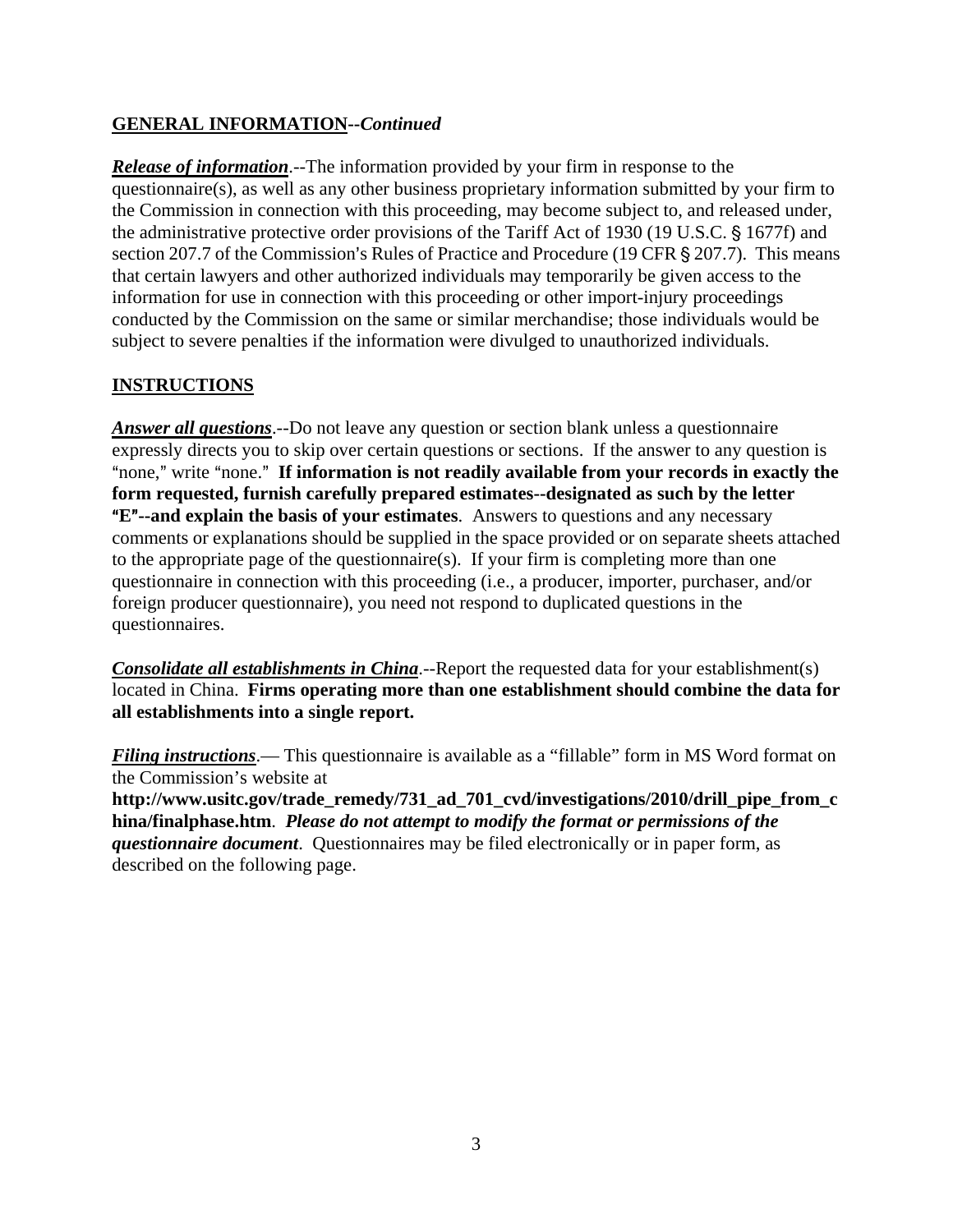#### **INSTRUCTIONS--***Continued*

## **OPTIONS FOR FILING**

**• Compact disc (CD)**.—Copy your questionnaire onto a CD, include a signed certification page (page 1) (either in paper form or scanned PDF copied onto CD), and mail to the address above. *It is strongly recommended that you use an overnight mail service. U.S. mail sent to government offices undergoes additional processing which not only results in substantial delays in delivery but may also damage CDs.* 

**• E-mail**.—E-mail your questionnaire to the investigator identified on page 1 of the Instruction Booklet; include a scanned PDF of the signed certification page (page 1). Type the following in the e-mail subject line: BPI Questionnaire, **INV. NOS. 701-TA-474 and 731-TA-1176**. *Please note that submitting your questionnaire by e-mail may subject your firm's business proprietary information to transmission over an unsecure environment and to possible disclosure. If you choose this option, the Commission warns you that any risk involving possible disclosure of such information is assumed by the submitter and not by the Commission.*

**• Fax**.—Fax to 202.205.3205.

**• Overnight mail service**.—Mail to the following address:

#### **United States International Trade Commission Office of Investigations, Room 615 500 E Street, SW Washington, DC 20024**

**• U.S. mail**.—Mail to the address above, but use zip code 20436. *This option is not recommended. U.S. mail sent to government offices undergoes additional processing to screen for hazardous materials; this additional processing results in substantial delays in delivery.* 

Note: If you are a party to these investigations, and service of the questionnaire is required, such service should be made in paper form.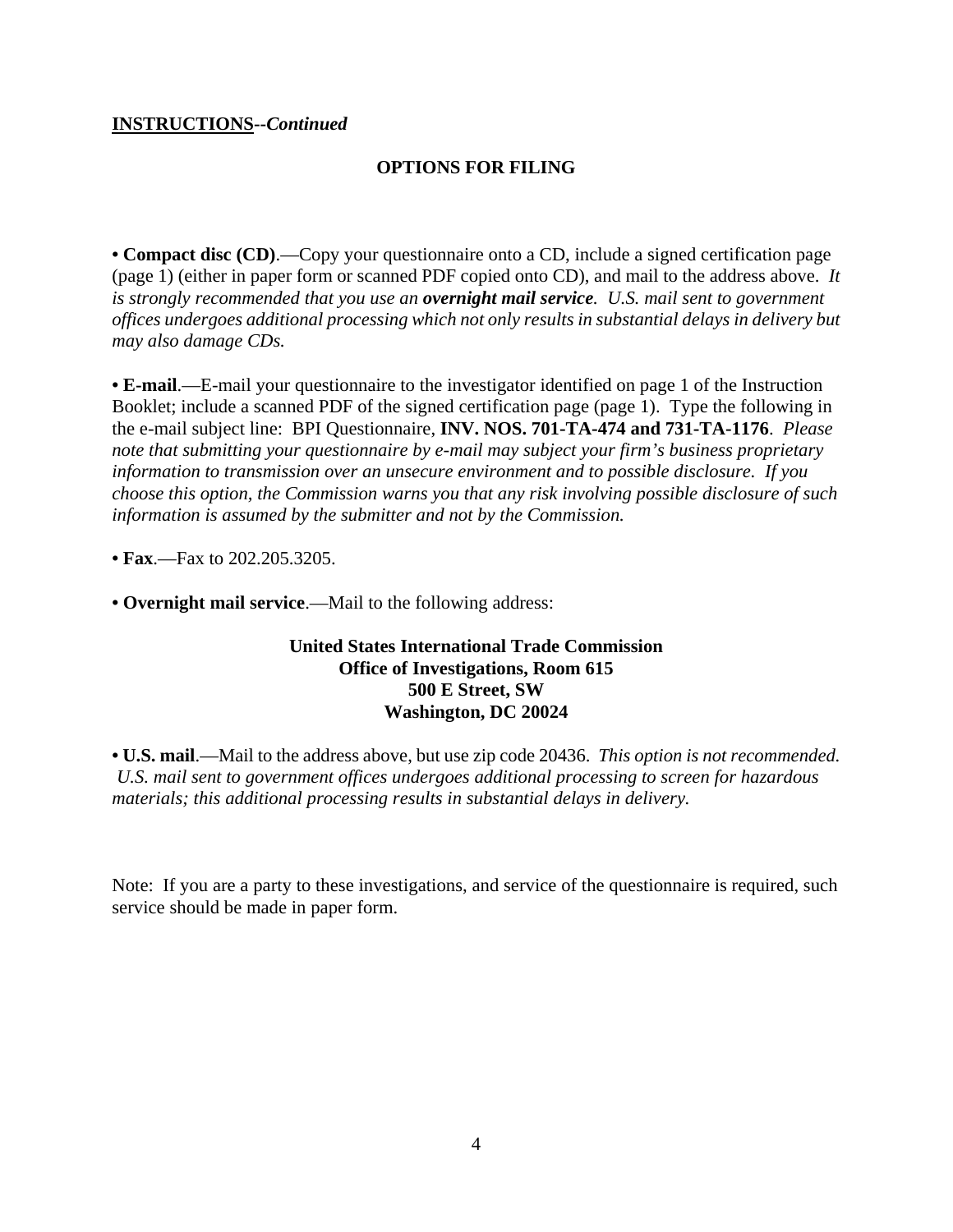# **DEFINITIONS**

*Drill pipe and drill collars*.-- The products covered by this proceeding are steel drill pipe, and steel drill collars, whether or not conforming to American Petroleum Institute (API) or non–API specifications, whether finished or unfinished (including green tubes suitable for drill pipe), without regard to the specific chemistry of the steel (*i.e.*, carbon, stainless steel, or other alloy steel), and without regard to length or outer diameter. The scope does not include tool joints not attached to the drill pipe, nor does it include unfinished tubes for casing or tubing covered by any other antidumping or countervailing duty order. The subject products are currently imported under the following Harmonized Tariff Schedule of the United States (HTSUS) statistical reporting numbers: 7304.22.0030, 7304.22.0045, 7304.22.0060, 7304.23.3000, 7304.23.6030, 7304.23.6045, 7304.23.6060, 8431.43.8040 and may also enter under 8431.43.8060, 8431.43.4000, 7304.39.0028, 7304.39.0032, 7304.39.0036, 7304.39.0040, 7304.39.0044, 7304.39.0048, 7304.39.0052, 7304.39.0056, 7304.49.0015, 7304.49.0060, 7304.59.8020, 7304.59.8025, 7304.59.8030, 7304.59.8035, 7304.59.8040, 7304.59.8045, 7304.59.8050, and 7304.59.8055.<sup>1</sup> Prior to February 2, 2007, these imports were reported under different statistical provisions, including 7304.21.3000, 7304.21.6030, 7304.21.6045, and 7304.21.6060. While HTSUS subheadings are provided for convenience and Customs purposes, the written description of the scope of this proceeding is dispositive.

*Unfinished drill pipe*: Tube bodies produced as an integral component for finished drill pipe (see below). Unfinished drill pipe may be "green" (drill pipe tube that has not been heat-treated or processed) or it may be upset and heat-treated to meet or exceed API 5D grades. For the purposes of these questionnaires, the term "drill pipe" includes both standard-weight and heavy-weight drill pipe.

*Finished drill pipe*: Heavy seamless tubing used to rotate the bit and circulate the drilling fluid; joints of finished drill pipe are coupled together by means of tool joints. For the purposes of these questionnaires, the term "drill pipe" includes both standard-weight and heavy-weight drill pipe.

*Unfinished drill collars*: Tubes produced (e.g., hot-pierced or cold-bored) as an integral component for finished drill collars (see below). Unfinished drill collars do not include bar stock.

*Finished drill collars*: Heavy, thick-walled tubing used between the drill pipe and the bit in the drill stem to provide a pendulum effect to the drill stem and weight to the bit.

*Firm*.--An individual proprietorship, partnership, joint venture, association, corporation (including any subsidiary corporation), business trust, cooperative, trustee in bankruptcy, or receiver under decree of any court.

 1 Imports also may have entered under HTSUS subheading 7307.99.